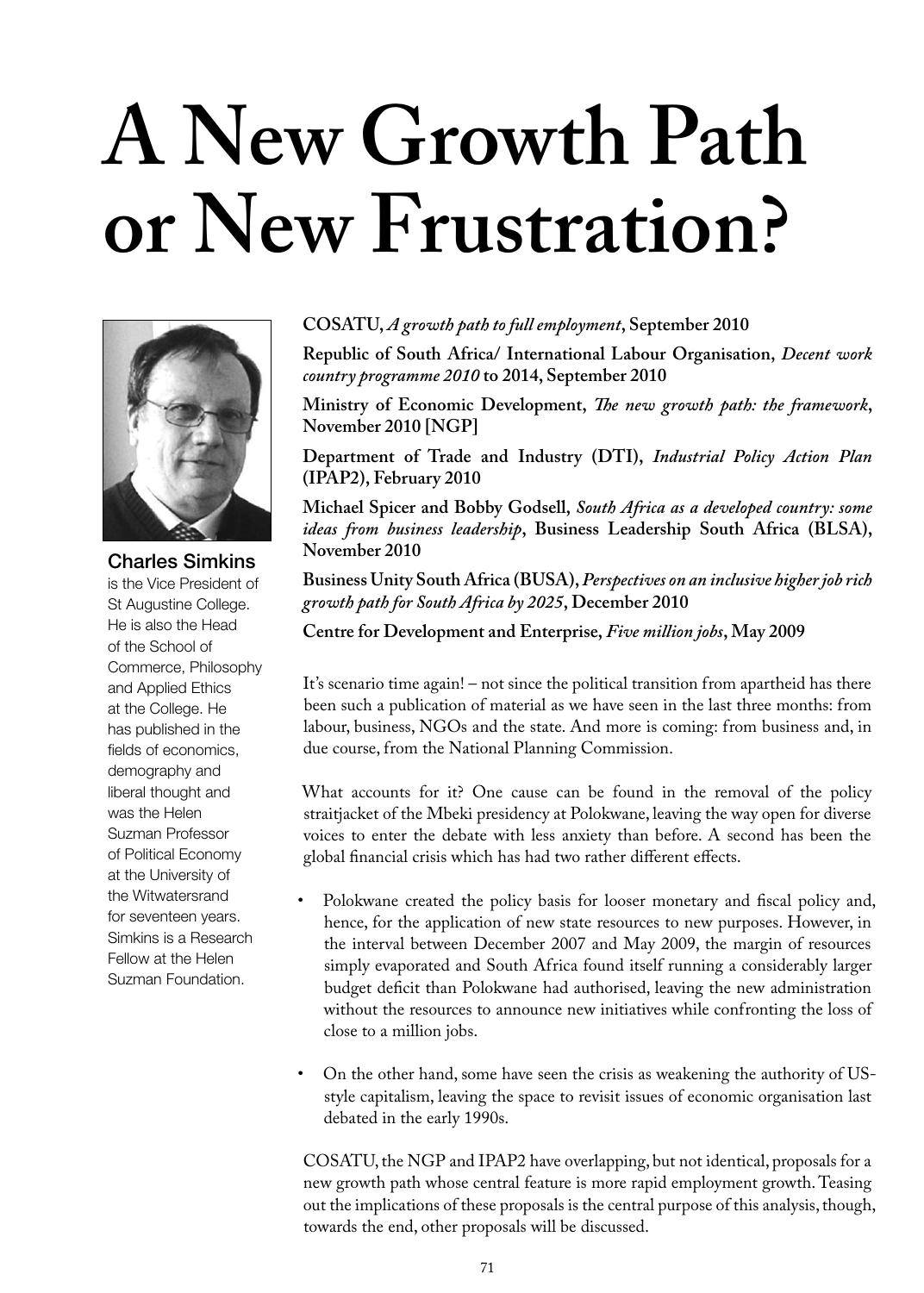COSATU sees sixteen years of 'neo-liberal' policies as a betrayal of working class interests and proposes instead the creation of a purposive state that solidifies working class hegemony, not solely through the ballot box, but through the reconfiguration of power relations within the democratic movement and society in general. COSATU's state will have the following key features:

- Nationalisation of the mines, steel production and petro-chemical industries (whose capital stock is of the order of R500 billion).
- Credit allocation, including concessionary finance and differential interest rates, quantitative controls on the financial sector, management of the exchange rate, and taxation of financial transactions. All this would require, at least, heavy intervention into the financial sector.
- Promotion of the manufacturing sector, especially the sub-sectors which are labour intensive, balance of payments improving, and which produce strategic inputs for other sectors or basic goods.
- An employment guarantee for all willing and able to work at a statutory minimum wage.
- Direct state production of basic goods and strategic inputs for targeted industries.
- An incomes policy for the private sector.
- A highly skilled technical cadre to drive the state apparatus and the economy as a whole.

*Economic success requires optimising decisions to be made by a great many people using information relevant to their enterprises. This information cannot be effectively centralised and, even if it could, it would overwhelm state decision makers.*

Leave aside the niceties of Section 25 of the Constitution. Instead, focus on the state. COSATU recognises, accurately, that its proposals will require expansion of state functions. 'The state must have a highly skilled technical cadre to drive the state apparatus and the economy as a whole.' (p 34)

IPAP2, endorsed by both COSATU and the NGP, contains an astonishing range of government proposals – from rehabilitating the tool, dye and mould-making industry, to rolling out a solar water

heating programmes to developing marine aquaculture zones to promoting exports of beneficiated rooibos and honeybush products, to facilitating learning for car component manufacturers and much, much, else besides.

A century ago, it was a popular view that highly skilled state administrators would be a sufficient condition for the success of extensive state regulation of economy and society. It is not a view which has worn well. Economic success requires optimising decisions to be made by a great many people using information relevant to their enterprises. This information cannot be effectively centralised and, even if it could, it would overwhelm state decision makers. This does not imply that that there is no role for the state in the economy, especially when setting or influencing broad parameters, but it casts suspicion on proposals for detailed market-replacing micromanagement of the economy. At worst, the result can be the complete inability of the old Soviettype system to supply an adequate range of consumer goods. In milder form, it can produce the sluggish growth of the Indian 'license raj' of the first forty years after independence. And more than one apartheid-era civil servant threw up his hands at the complex and contradictory policies he was expected to administer, and went farming instead.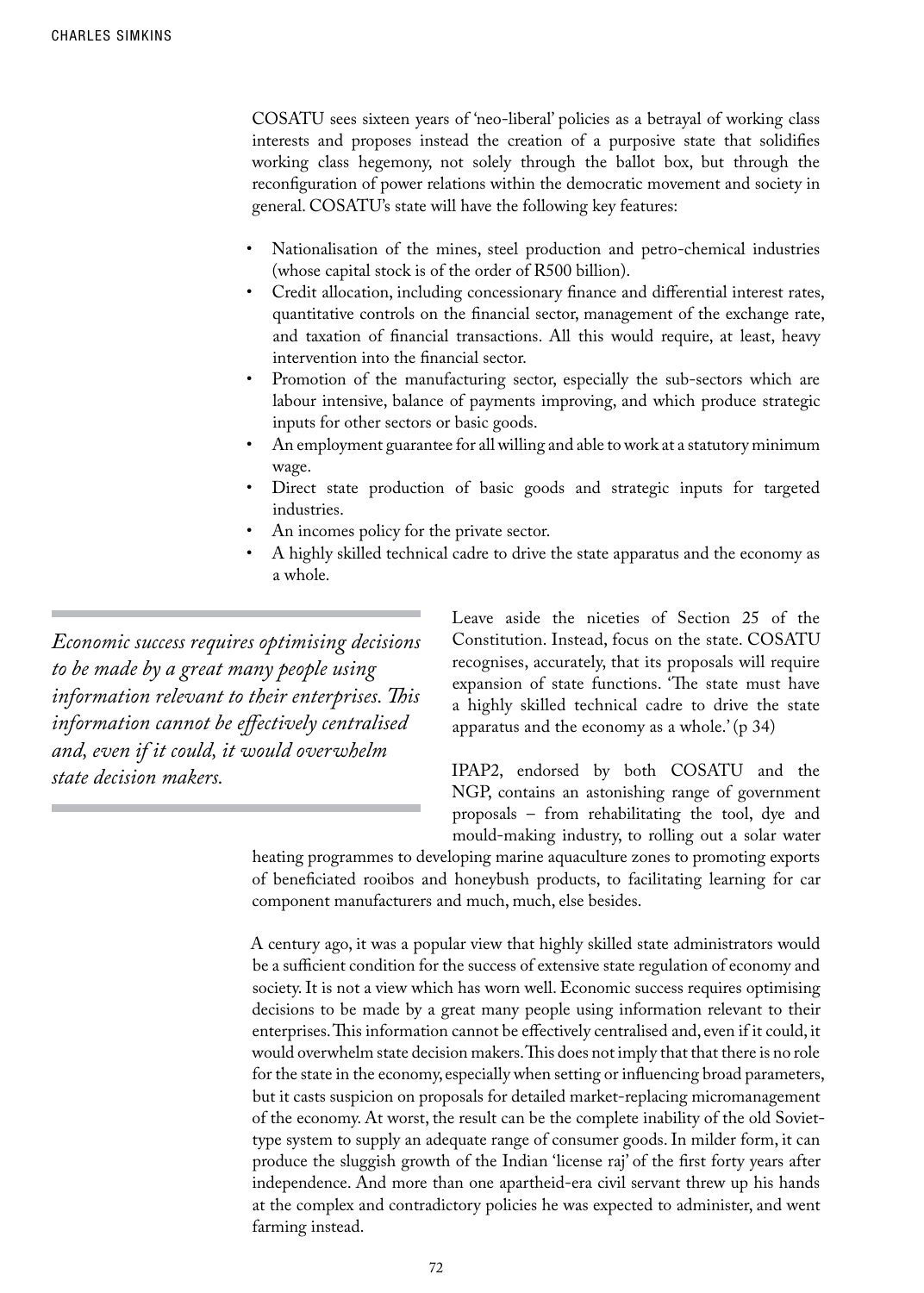Macroeconomic variables are precisely the sort of broad parameters which all states aim to influence or set. Consider interest rates for example. COSATU, IPAP2 and the NGP all want low positive real interest rates, though there are differences in their scope and how these are to be achieved. The NGP specifies that ' the monetary policy stance will continue to target low and stable inflation, but will do more to support a more competitive exchange rate and reduced investment costs through lower real interest rates' (p 16). This is to be accomplished through easier monetary policy and tighter fiscal policy. At a given level of national income, this would entail higher private investment at the cost of either reduced government spending, or reduced private consumption as a result of higher taxes. On this view, fiscal policy takes over from monetary policy as the discretionary regulator of the business cycle – a task not so easily accomplished given that fiscal parameters are set annually while monetary policy can be reset several times a year – and at any time if urgent.

IPAP2, on the other hand, is concerned with low interest, concessional finance for industrial development, rather than the interest rate in the economy as a whole. The DTI is searching for a domestic source of concessional finance akin to the link between the Brazilian Workers' Compensation Fund and the Brazilian National Bank for Social and Economic Development. COSATU holds that 'quantitative control measures on the financial system, more than interest rate manipulation, will have to be applied in order to support changes in industrial structure' (p 80). If investment funds are allocated administratively, the rate of interest on them

*South Africa maintains monetary policy autonomy and freedom of capital movement (now greater than at any time in the last fifty years) and operates a floating exchange rate. COSATU believes this to be a mistake and that the relaxation of capital controls should be reversed.*

can be determined administratively as well. The Brazilian arrangement has, of course, the consequence that concessional finance to industry is allocated at the expense of either the compensation package offered to workers or of a growing public liability within the Workers' Compensation Fund. And extensive quantitative intervention in financial markets risks a sub-optimal pattern of investment.

The international dimension of macroeconomic policy adds further complexity. Countries can achieve two, but not all three of the following goals simultaneously:

- Exchange rate stability
- Monetary policy autonomy
- Freedom of capital movement

South Africa maintains monetary policy autonomy and freedom of capital movement (now greater than at any time in the last fifty years) and operates a floating exchange rate. COSATU believes this to be a mistake and that the relaxation of capital controls should be reversed. (p 67) The NGP equivocates. It does not argue for capital controls but says that monetary policy will 'do more' (p 16) to support a more competitive exchange rate. One measure is the additional and larger purchases of foreign currency flowing into South Africa and to allocate them to an African Development Fund. There are also rather vague references to measures to address the negative effects of short-term capital inflows and global agreements to deal with imbalances. Everything here depends on the response of the exchange rate to government purchases or sales of foreign exchange, and here there is room for scepticism. The last attempt to defend an exchange rate a decade ago did not have a happy outcome. The exchange rate plunged from R 6.88 to the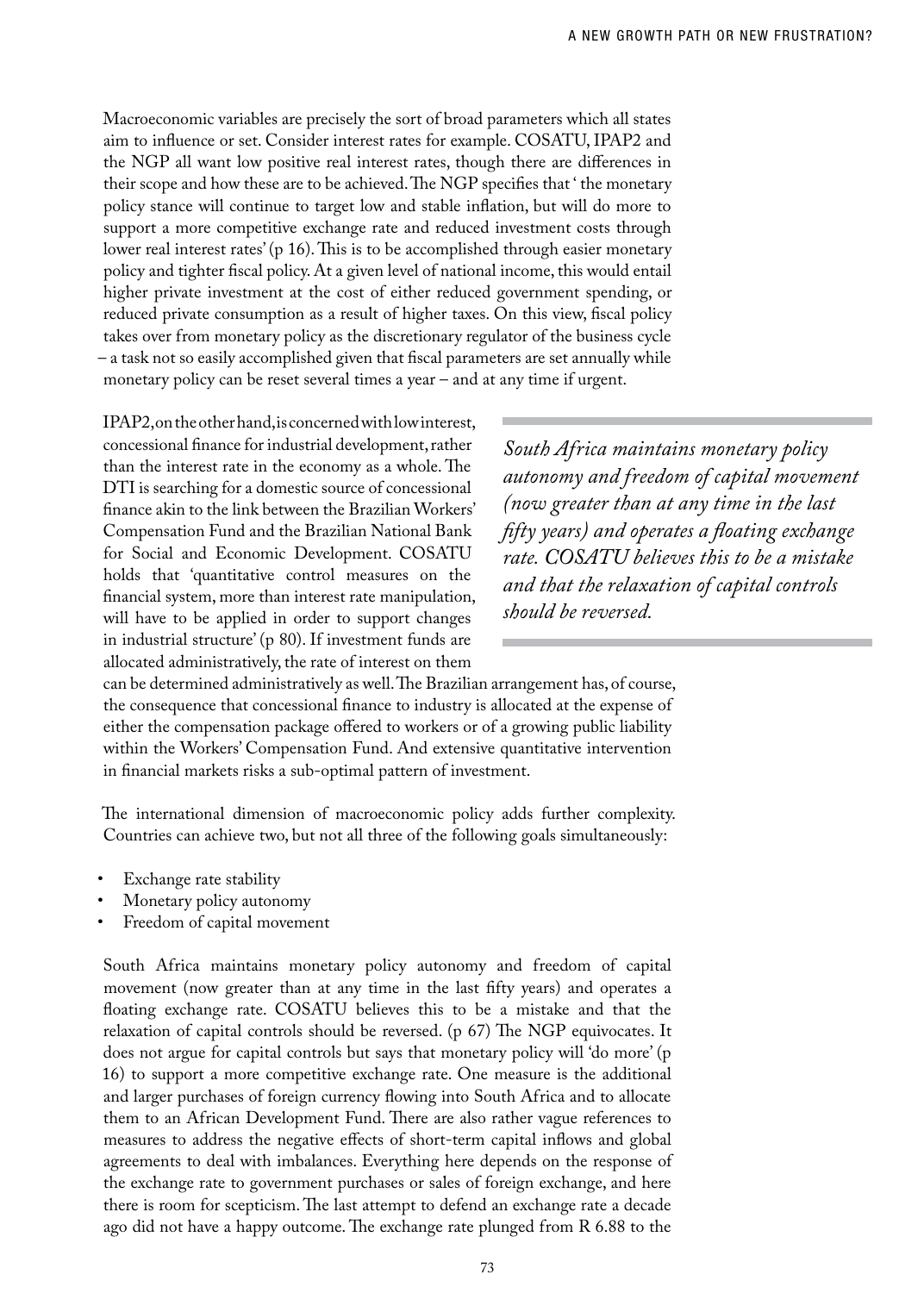dollar in July 2001 to R 8.20 a year later to R 11.61 in January 2002. The repo rate rose from 9.50% in September 2001 to 13.50% a year later. In the process, South Africa acquired a substantial 'net open forward position' – future liabilities that it had not the foreign exchange to meet.

A common thread runs through the NGP, IPAP2 and the COSATU document when it comes to the role of manufacturing in the economy. The idea is that South Africa misses out on a large number of opportunities for adding value within the economy by (a) exporting unbeneficiated resources and (b) by consuming imports rather than locally produced goods. IPAP2 assigns the blame to the low profitability of manufacturing to:

- • A volatile and generally over-valued exchange rate
- The high cost of capital
- Failure to exploit domestic supply opportunities
- Monopoly pricing
- A low level of skills
- Aged, unreliable and expensive infrastructure.

In the light of all this, one would expect a low share of manufacturing in total output in South Africa. The World Development Tables for 2010 put this share at 19% of GDP for South Africa, which is in fact not low by either advanced industrial countries [US 14%, UK 21%, Germany 24%, France 12%], rich resource exporting countries [Australia 10%, Canada 18%], or BRIC [Brazil 16%, Russia 18%, India 16%, China 34%] standards. Our current share of manufacturing does not in itself require major shifts in economic policy.

How should sectoral performance within manufacturing be evaluated? IPAP2 proposes three criteria: value added by the sector, employment within the sector and the net balance of trade for the sector. COSATU would add import penetration and potential of the sector to export. But are these indicators sufficient? What matters is the welfare effect of policy changes, so the effect on consumers needs to be considered. The cost of intervention in the automotive industry has been the high cost of cars in the South African economy for decades. This loss to consumers is simply invisible in the IPAP2 / COSATU scheme of things. In the case of a tariff on imports, there is redistribution from consumers to producers and the government. The deadweight loss may be outweighed by a terms of trade gain if the tariff is small. In the case of an export subsidy, there is an unambiguous net loss of welfare, some of which is captured by the importing

country. Not understanding this can lead to the wrong conclusions. IPAP2 offers us a case to consider:

A good example is the recent purchase by the Johannesburg Metro of buses for the first stage of their Bus Rapid Transport System. The tender for buses was finalised at such a late stage that it was impossible for local manufacturers to increase production. All buses were imported from Brazil, backed by highly concessionary export finance.

IPAP2 would have us believe that this was bad for us and good for Brazil. On the contrary: we benefited from their export subsidy, and they paid for it.

Turn now directly to the labour market. In the short run, the NGP advocates direct employment schemes, targeted subsidies and a more expansionary macroeconomic package. COSATU proposes the conversion of the Expanded Public Works Programme (EPWP) into an Employer of Last Resort (ELR)Programme which would offer: (a) employment for everyone willing and able to work, but unable to find work elsewhere; (b) skill-differentiated minimum wages and (c) skills development. There would have to be articulation between the ELR and the Unemployment Insurance Fund. COSATU believes that the ELR programme would not cost more than 3% of GDP, but then goes on to note that the ELR could create 571 000 jobs at an average wage of R 750 per month at a cost of 1.1% of GDP (p 60). 3% of GDP would then create just under 1.6 million jobs – well short of aggregate unemployment – and at a wage COSATU would consider much too low.

This raises the issue of 'decent work', emphasised by the NGP and COSATU alike. The phrase originates from the International Labour Organisation (ILO) with whom South Africa signed a *Decent Work Country Programme 2010 to 2014* last September. The four criteria for decent work are:

- the quality of employment and income
- fundamental principles and rights at work in relation to international labour standards
- social protection and social security
- social dialogue between business, government and labour.

Work which fails to meet these criteria is regarded as 'atypical'. Unemployment and atypical work constitute the 'decent work deficit', to be overcome by 'job rich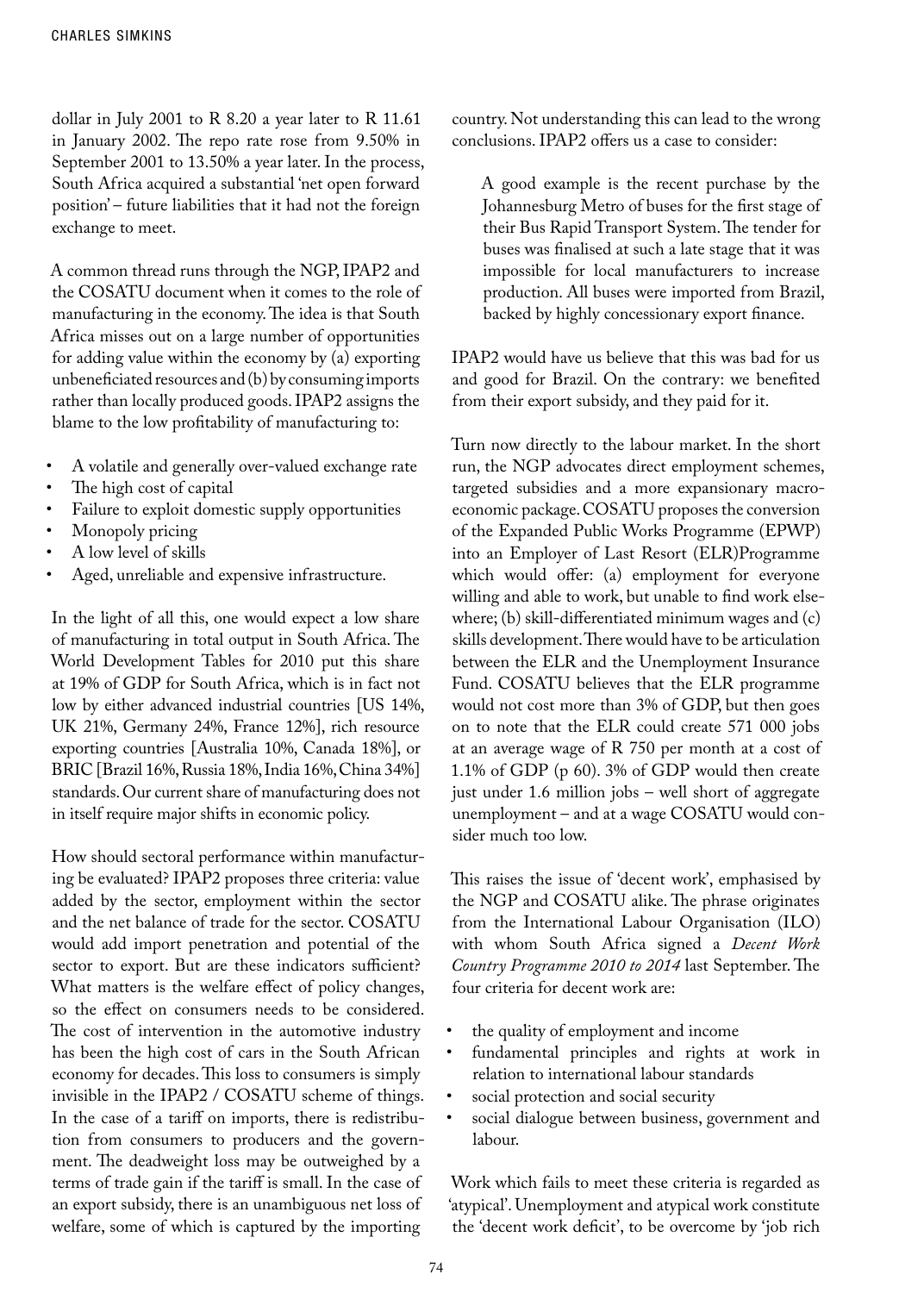development'. The agreement with the ILO contemplates:

- further South African ratification of ILO conventions
- improvement of labour administration
- research into trade policy and decent work, industrial policy and decent work, agriculture and decent work and the EPWP and decent work, temporary work, private employment services and decent work and the informal sector and decent work, and minimum wages
- support for small and medium enterprises and non-governmental organisations
- support for skills development
- assistance for a broad social security system
- improved safety and health (including HIV/AIDS management) at work and improved worker compensation
- strengthening NEDLAC and bargaining councils.

How large is South Africa's decent work deficit? Leave aside the system wide variables such as the quality of social assistance/social insurance, the institutional bargaining framework and the quality of labour administration, and concentrate on the characteristics of labour market status. The ILO believes that there is an urgent need for national consensus on what constitutes a minimum wage and a minimum level of living to meet the constitutional guarantee of life and dignity. On that basis, jobs which pay less cannot be decent work.

An estimate may be formed as follows from the third quarter 2010 Labour Force Survey. The assumption is that a modest R 1500 per month forms the basis for decent work. A higher threshold would make the table look worse. As it is, it indicates the size of the challenge facing the decent work programme.

|                                              | Total<br>(Thousands) | Decent work | Not decent work |
|----------------------------------------------|----------------------|-------------|-----------------|
| Labour force (including discouraged workers) | 19 404               |             |                 |
| Discouraged workers                          |                      |             | 2 0 3 3         |
| Unemployed                                   |                      |             | 4 3 9 6         |
| Informal sector                              |                      |             | 2 1 7 2         |
| Formally employed:                           |                      |             |                 |
| Agriculture                                  | 640                  | 320         | 320             |
| Private households                           | 1 1 1 9              | 373         | 746             |
| All other sectors                            | 9 0 43               | 8 1 3 9     | 904             |
| <b>TOTALS</b>                                |                      | 8 8 3 2     | 10 5 71         |

Source: Statistics SA, Quarterly Labour Force Survey, 3rd quarter 2010 supplemented by information from the 2006 General Household Survey

The Centre for Development and Enterprise approaches the problem in another way. It focuses on youth unemployment and proposes the following:

- Give a combination of tax breaks and year-long exemptions from laws on hiring and firing to employers hiring first time employees between the ages of 18 and 24
- Create special economic zones, in which businesses are exempt from company taxes, tariffs and all but the most basic labour and health and safety laws
- Pilot a vocational education programme linked to apprenticeships in some of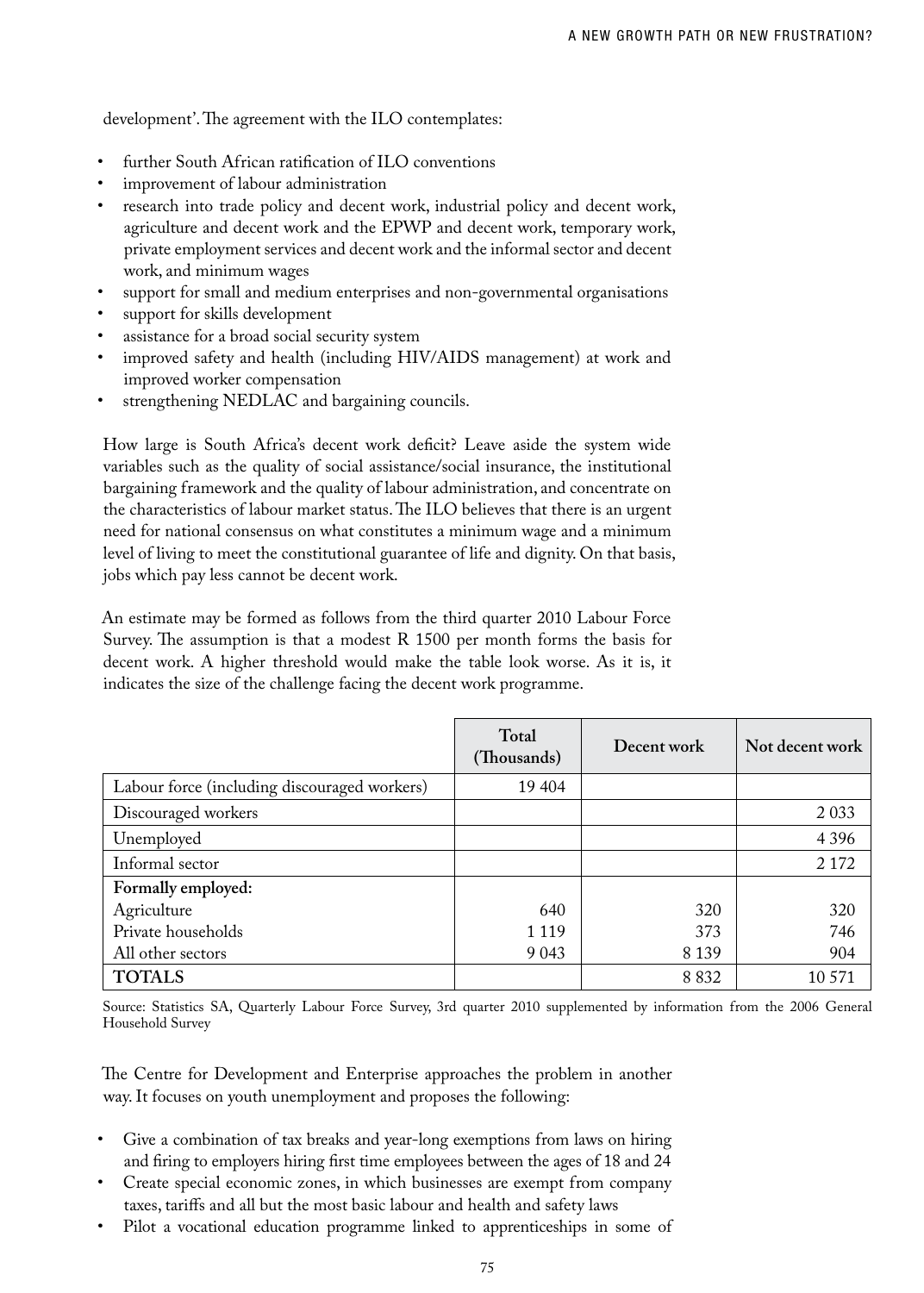South Africa's rapidly growing medium-sized towns

Create large and very simple employment schemes in the poorest provinces.

These are emergency measures, though some of them have the potential to develop into longer-term institutions. The first three would work by lowering the costs to business of hiring the young. It is not as ambitious as the decent work agenda and thereby does not make the best the enemy of the good.

In general, the business proposals are modest and aim at practicability. Spicer and Godsell report, for instance, that in a survey of Business Leadership's members, about a third reported that South African markets for their products are constrained or saturated, and that South Africa needs broader and deeper regional markets. They see the route to this not via grand political projects, but by a series of small steps to make the movement across African borders of goods, money and people more efficient and less costly. They suggest regional recognition of education and skill qualifications, harmonised standards and registration requirements for companies, joint immigration and customs posts, enhancement of financial instruments and common infrastructural projects.

*Spicer and Godsell report, for instance, that in a survey of Business Leadership's members, about a third reported that South African markets for their products are constrained or saturated, and that South Africa needs broader and deeper regional markets.* 

Equally, Business Unity South Africa advises prioritising the delivery of existing state responsibilities before embarking too far on the developmental state. They point out that much more could be achieved if the state concentrates on carrying out its present responsibilities effectively. They welcome the promised review of state owned enterprises and advocate a bold approach to publicprivate partnerships as a means of providing the infrastructure necessary to support rapid growth.

But the big issues for both BLSA and BUSA are skills and education, and considerable emphasis is placed on these in the NGP and by COSATU. But the dimensions of the problem are not always in focus, so it is worth setting out some salient facts:

- Falling fertility has stabilised the size of the school population (from Grades 1 to 12). Even with immigration from countries to the north, the total school population is likely to fluctuate between twelve and thirteen million. There will be no appreciable gain in quantity, so that if we want more skills we shall have to improve quality.
- Nearly all those who start in Grade 1 reach Grade 9. However, from Grades 10 to 12 there is much repetition and drop out. Not much more than half the learners leaving Grade 9 actually write the National Senior Certificate. Fewer than half leaving Grade 9 pass it.
- There is much that can be done at all levels of the school system to improve the situation. A study of teacher utilisation conducted in 2005 found that teachers spent, on average, about two-thirds of the expected time in class teaching.